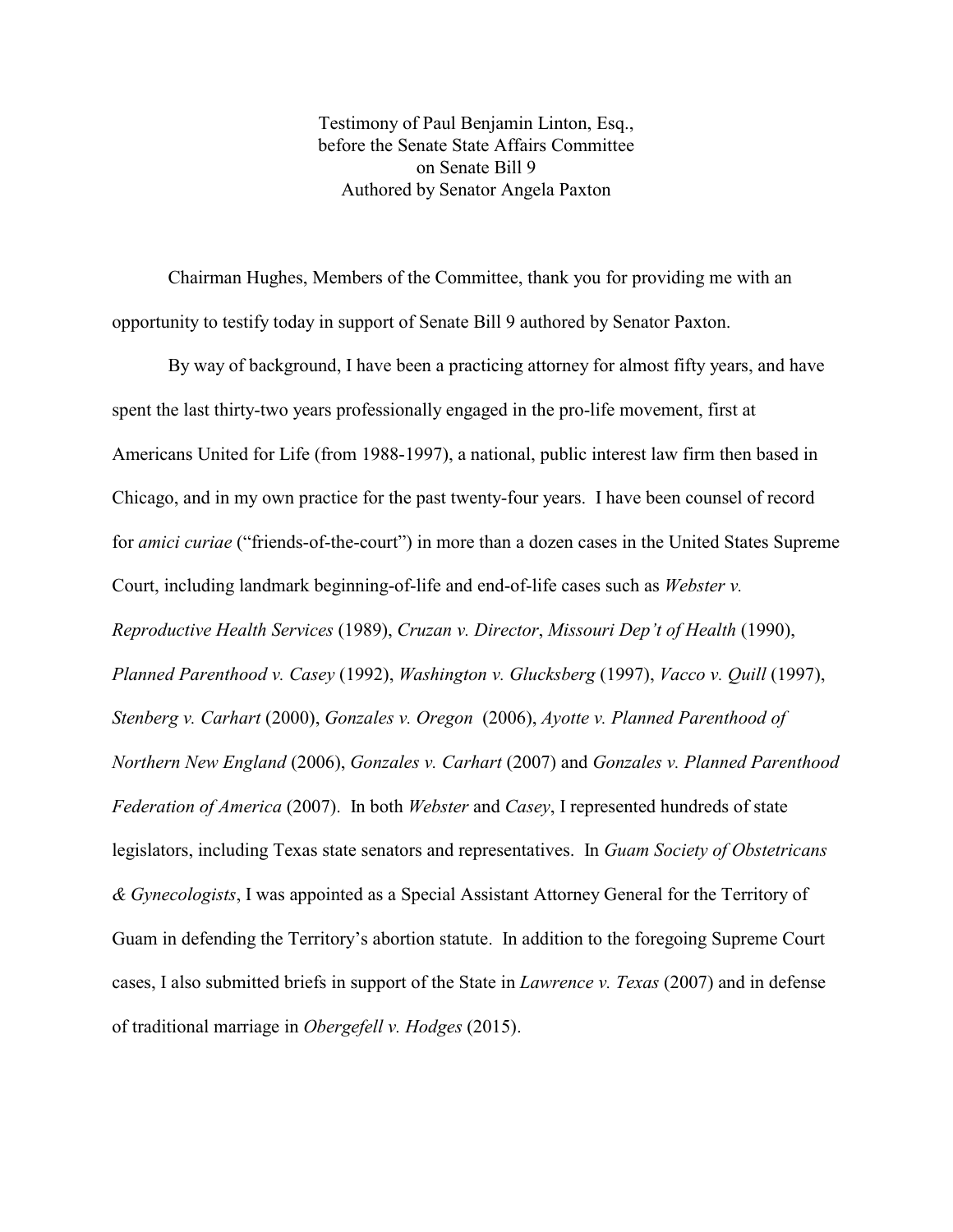I have been counsel of record for *amici curiae* in scores of cases in most of the federal circuit courts of appeals and more than half of all of the state reviewing courts in the United States, including the Texas Supreme Court, the Texas Court of Criminal Appeals and the Texas Third, Fifth and Thirteenth Courts of Appeals. I have testified on pro-life legislation in more than a dozen States, including Texas. Finally, I have published more than two dozen law review articles on a variety of subjects, including state and federal constitutional law, sex discrimination, criminal law, religious freedom, the history of abortion regulation and assisted suicide. I have also published the first and, to date, only comprehensive analysis of abortion as a state constitutional right, ABORTION UNDER STATE CONSTITUTIONS (3d ed. 2012) (Carolina Academic Press), the third edition of which was published in January 2020.

Turning to the legislation at hand, SB 9 would restore legal protection for unborn children, from conception to birth, upon a decision of the Supreme Court restoring the authority of the States to prohibit abortion, or the adoption of a federal constitutional amendment that would do the same. SB 9 would prohibit abortion throughout pregnancy except in very narrow circumstances, which are essentially the same as those under which an abortion after twenty weeks may now be performed in Texas.

The first question that might be asked is why is this legislation necessary? After all, Texas has never repealed the abortion statutes struck down in *Roe v. Wade* (1973). Although the Texas legislature has not *expressly* repealed its pre-*Roe* statutes, the United States Court of Appeals for the Fifth Circuit has held that the pre-*Roe* statutes *prohibiting* abortion have been repealed by implication by the enactment of post-*Roe* statues *regulating* abortion (*McCorvey v. Hill*, 385 F.3d 846 (5th Cir. 2004). The Fifth Circuit's decision is not binding upon any state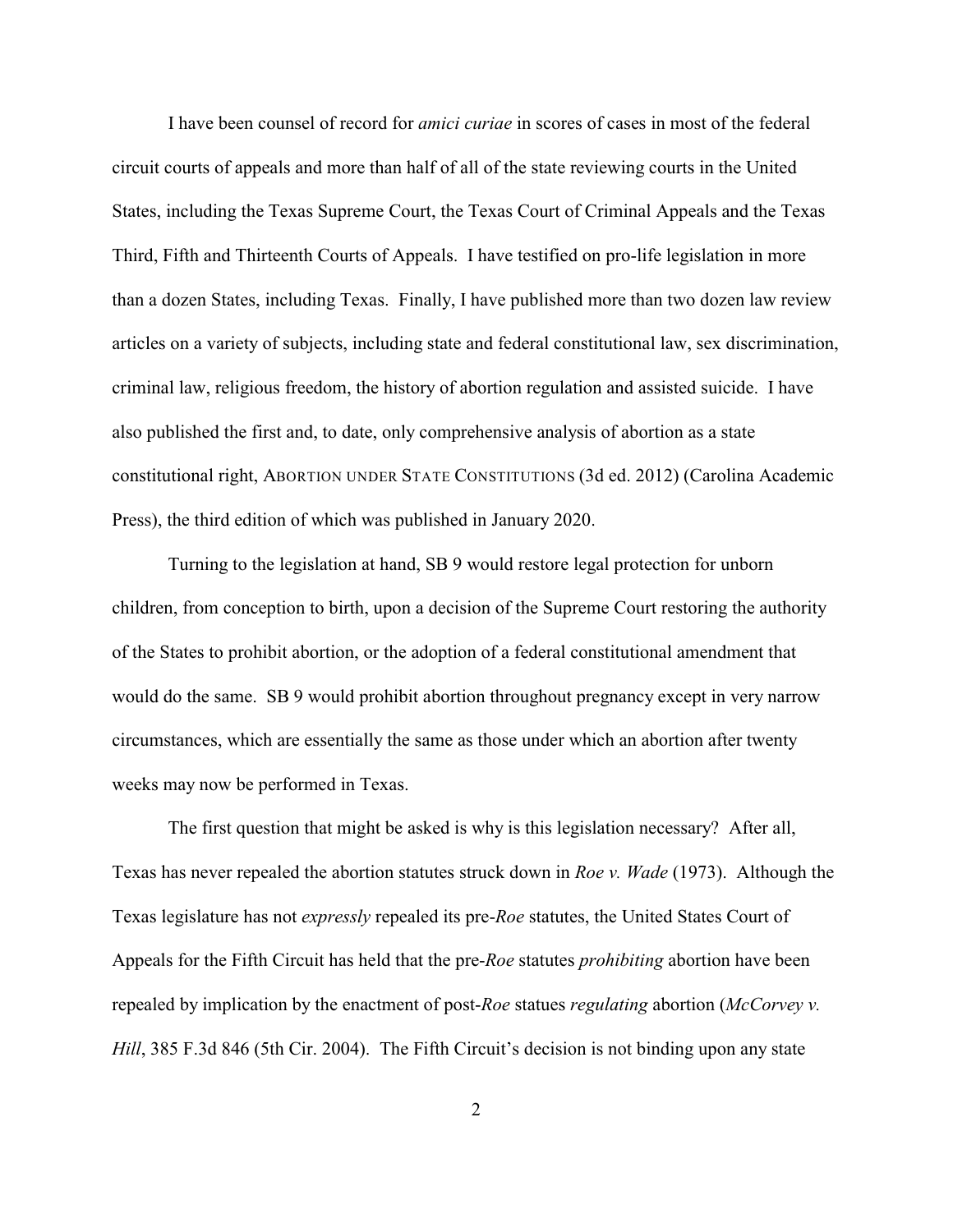court, but it cast a cloud over the pre-*Roe* statutes. It is entirely possible that the Texas Supreme Court or the Texas Court of Criminal Appeals would agree with the Fifth Circuit and conclude that the pre-*Roe* laws have been repealed by implication. Enactment of SB 9 would ensure that Texas would have a law in place to prohibit abortion upon the overruling of *Roe v. Wade*, without having to enact a new law at that time.

Let me emphasize that under SB 9, a pregnant woman upon whom an abortion is performed or attempted in violation thereof would not be subject to criminal prosecution (or civil liability) for having consented to the abortion. This is entirely consistent with the experience under the pre-*Roe* abortion laws in Texas. To my knowledge, there is not a single reported example of a pregnant woman having been prosecuted prior to *Roe v. Wade*, either for selfabortion or for having consented to an abortion performed upon her by another. On the other hand, there have been dozens of prosecutions in Texas of both physicians and non-physicians for performing or attempting to perform abortions prior to *Roe v. Wade*. Indeed, only fifteen months before *Roe v. Wade* was decided, the Texas Court of Criminal Appeals affirmed the conviction of a physician for performing an abortion under the pre-*Roe* laws. *See Thompson v. State*, 493 S.W.2d 913 (Tex. Crim. App. 1971), *judgment vacated and cause remanded for further consideration in light of Roe v. Wade sub nom. Thompson v. Texas*, 410 U.S. 950 (1973).

At this point, I'd like to say a few words about the circumstances (contingencies) under which the criminal and civil penalties authorized by the bill would go into effect. They are essentially no different from those set forth in laws that have been enacted in ten other States, as well as one which is being considered in Ohio. There is nothing novel or unusual about Texas providing that a law will go into effect upon a future contingent event. This is done in a variety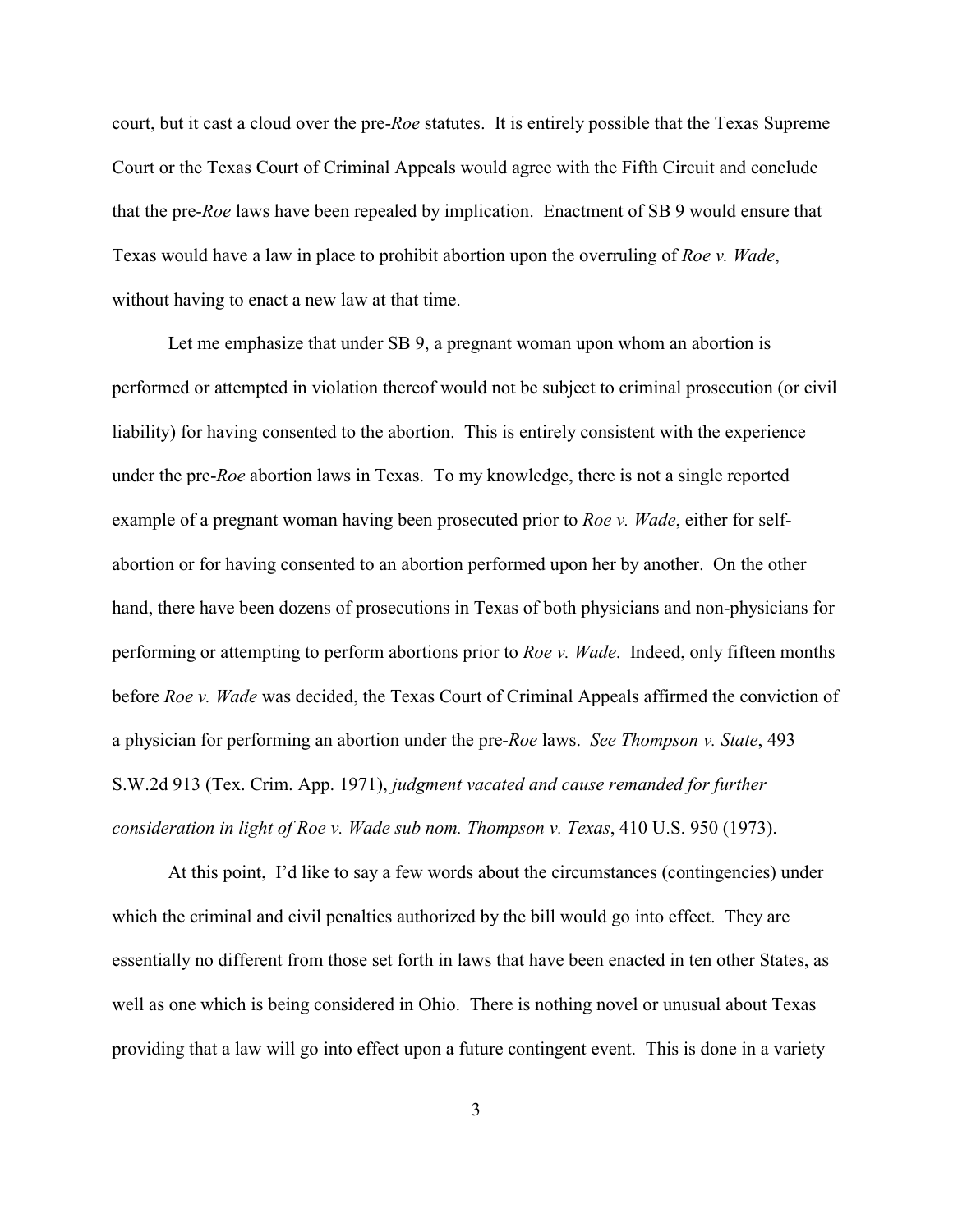of contexts. Texas, for example, has made statutes take effect upon identifying and securing adequate state funding,  $\frac{1}{2}$  federal funding<sup>2</sup> or both,<sup>3</sup> upon the concurrence of other States,<sup>4</sup> or the concurrence of other States and the federal government,<sup>5</sup> or upon enactment of federal law authorizing imposition of a sales tax on remote sales.<sup>6</sup> In addition, Texas has made certain provisions of criminal laws take effect upon a future contingent event, which is the case under the Texas Controlled Substances Act, which *automatically* adopts the classification (or reclassification) of drugs by the Attorney General of the United States under the federal Controlled Substances Act.<sup>7</sup> None of this involves an improper delegation of legislative authority under art. II or art. III, § 1, of the Texas Constitution. And, indeed, in SB 9, there is no delegation of authority at all.

More than ninety years ago, the Texas Supreme Court noted, "The authorities . . . hold that while the Legislature may not delegate its power to make a law, it may enact a law to become operative upon a certain contingency or future event . . . ." *Trimmier v. Carlton*, 116

- <sup>4</sup> See, e.g., Tex. Family Code § 60.10, Interstate Compact for Juveniles, art. IX(A).
- <sup>5</sup> See, e.g., Tex. Water Code § 46.013, Red River Compact, art. XIII, § 13.02(a), (b).
- $6$  Tex. Tax Code  $§$  151.059.

<sup>7</sup> Tex. Health & Safety Code  $\frac{1}{2}$  481.034(g).

<sup>&</sup>lt;sup>1</sup> See, e.g.,Tex. Government Code  $\S$  441.116; Health & Safety Code  $\S$ § 614.0205, 771.106(d); Labor Code § 302.062(d); Transportation Code § 224.063(b).

<sup>&</sup>lt;sup>2</sup> See, e.g., Tex. Agriculture Code  $\S$  76.103(a).

*See*, *e.g*,, Tex. Family Code § 231.0011(e). 3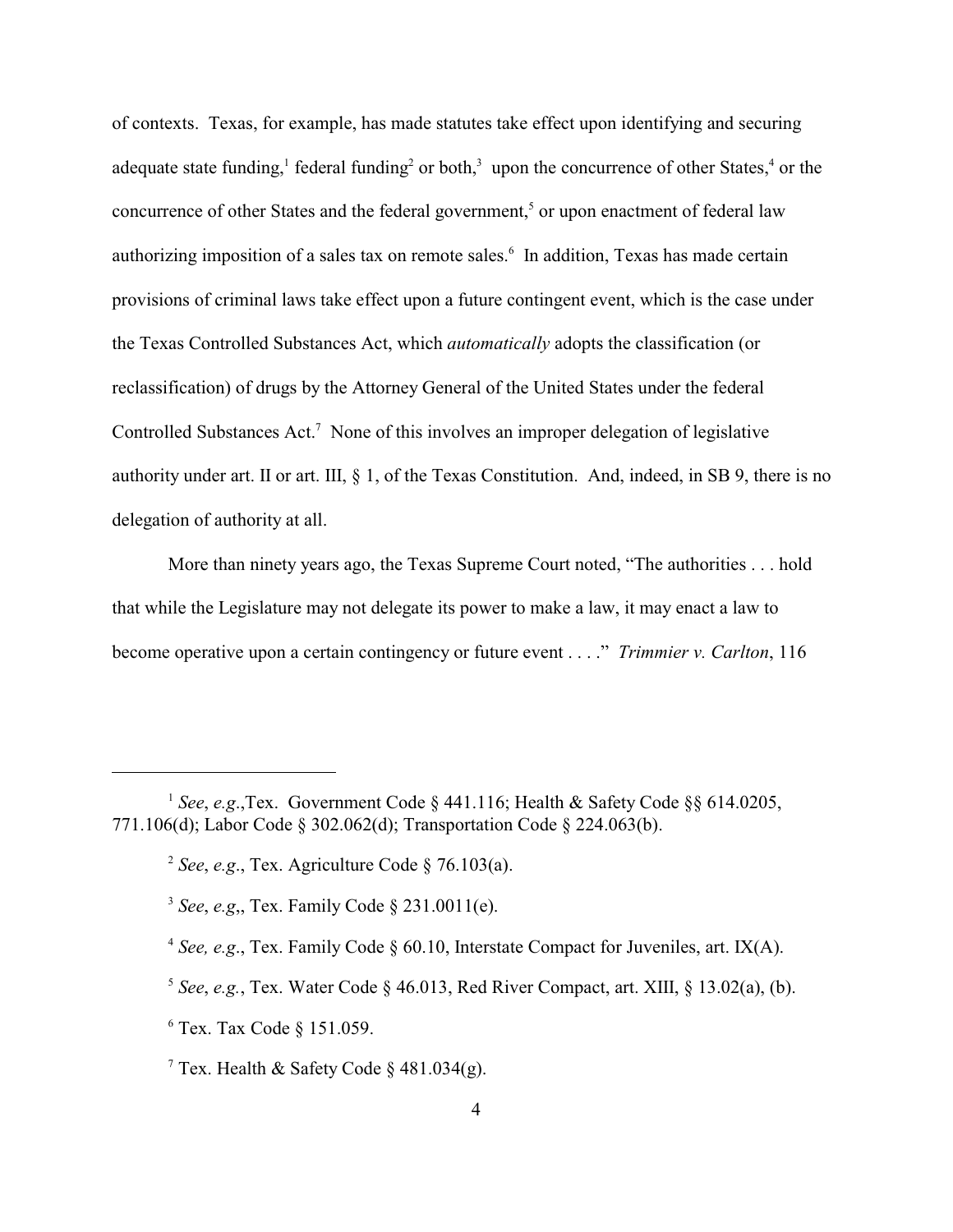Tex. 572, 591, 296 S.W. 1070, 1080 (Tex. 1927).<sup>8</sup> That is precisely what SB 9 does.

Unlike the abortion bans that have been enacted in some other States—Arkansas, Mississippi, North Dakota, Missouri, Tennessee and Utah—SB 9 does *not* require the action of any third party (*e.g*., the Attorney General or some other official or body) before the law can go into effect. That is deliberate. Requiring a third party to "declare" or "certify" that one of the contingencies set forth in the bill has occurred is unnecessary. Moreover, imposing such a requirement is imprudent. It would effectively place in the hands of a third party the power to nullify the law by refusing—out of bad faith, political pressure or mere ignorance—to make the required declaration or certification. The decision of the Texas Legislature to prohibit abortions should not be held hostage to the possibly hostile (or merely indifferent) views of a public official or body. And, because the determination as to whether a given contingency has occurred involves a matter of judgment and discretion, a court would not have the power to compel that official or body (via a writ of mandamus) to make the required declaration or certification. Four other States—Idaho, Kentucky, Louisiana and South Dakota—have enacted contingency abortion bans that, like SB 9, do not require the involvement of a third party to become effective.

Finally, I would like to address the issue of "notice." It is a basic principle of state (due course of law) and federal (due process) constitutional law that a person must be on notice actual or constructive — that his conduct is now criminal. SB 9 provides such notice. It states that the prohibition shall go into effect, to the extent permitted, on the thirtieth day after:

*See also State v. City of Dallas*, 319 S.W.2d 767, 776 (Tex. Ct. Civil Appeals–Austin <sup>8</sup> 1958) (citing *Trimmier*), *affirmed sub nom. State v. City of Austin*, 331 S.W.2d 737 (Tex. 1960).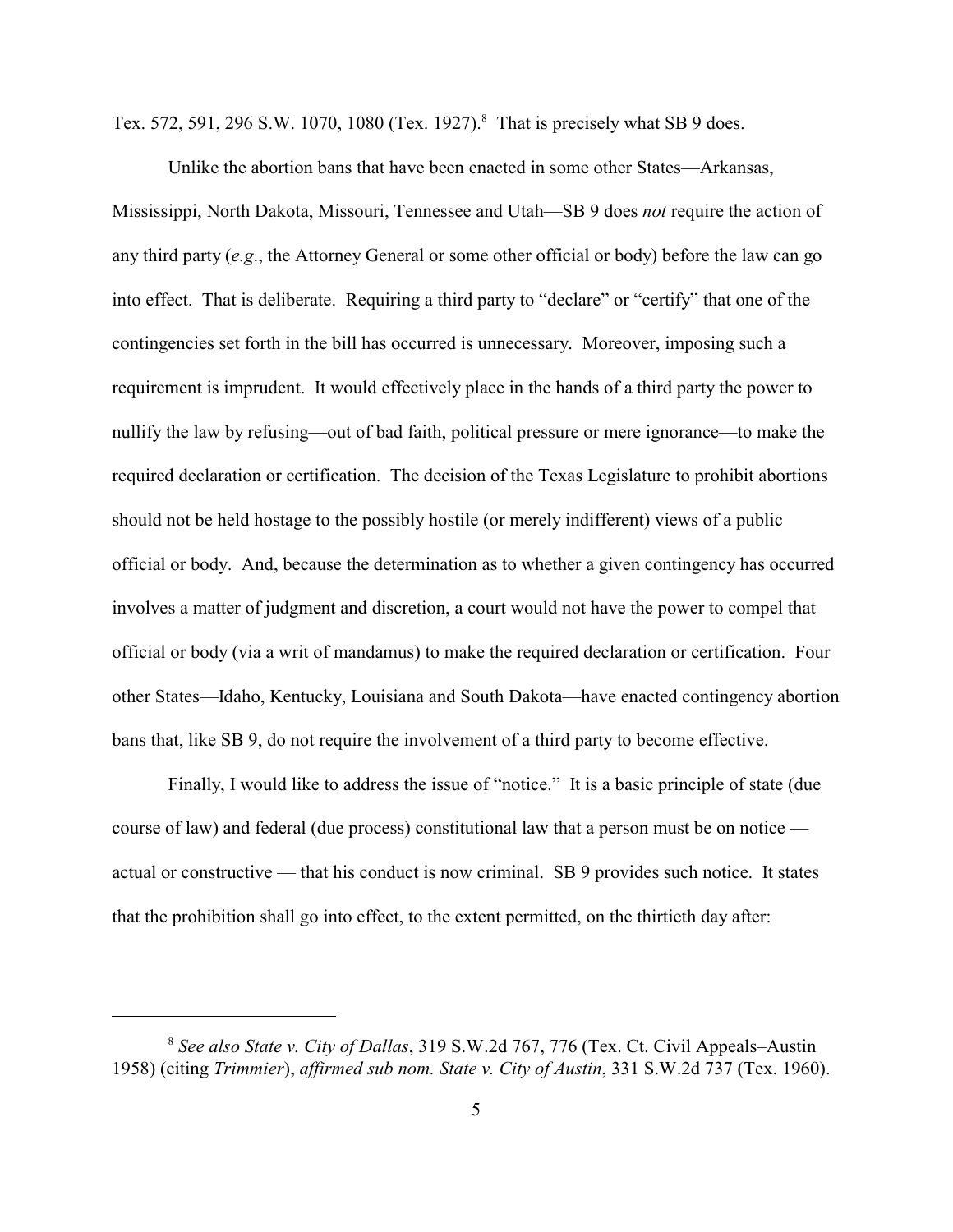• the issuance of a judgment of the United States Supreme Court in any decision overruling, wholly or partly, *Roe v. Wade* (1973), as modified by *Planned Parenthood v. Casey* (1992);

• the issuance of a judgment of the United States Supreme Court in any decision that recognizes, wholly or partly, the authority of the States to prohibit abortion; or

! adoption of an amendment to the United States Constitution that, wholly or partly restores to the States their authority to prohibit abortion.

With respect to the first two contingencies—relating to a decision of the United States Supreme Court—the criminal and civil penalties created by SB 9 would not go into effect until thirty days after the Court's decision, which would place anyone who performs abortions on notice that his or her conduct will be subject to criminal prosecution and civil liability after that thirty-day period expires. Anyone who is uncertain as to whether one of the contingencies set out in SB 9 has occurred could bring a declaratory judgment action in state court seeking a judicial resolution of that matter.

Two other brief comments on the question of notice:

First, under art. III, § 39, of the Texas Constitution, the legislature may provide that an Act will take effect *immediately* if it passes by a two-thirds majority in both chambers. That includes bills that define and punish criminal conduct. SB 9 provides far more notice of when the criminal (and criminal) penalties would take effect.

Second, assuming that, contrary to the Fifth Circuit's opinion, the pre-*Roe* statutes prohibiting abortion have *not* been repealed by implication (an issue on which Texas courts have expressed no opinion), those statutes would be enforceable during the thirty-day period between